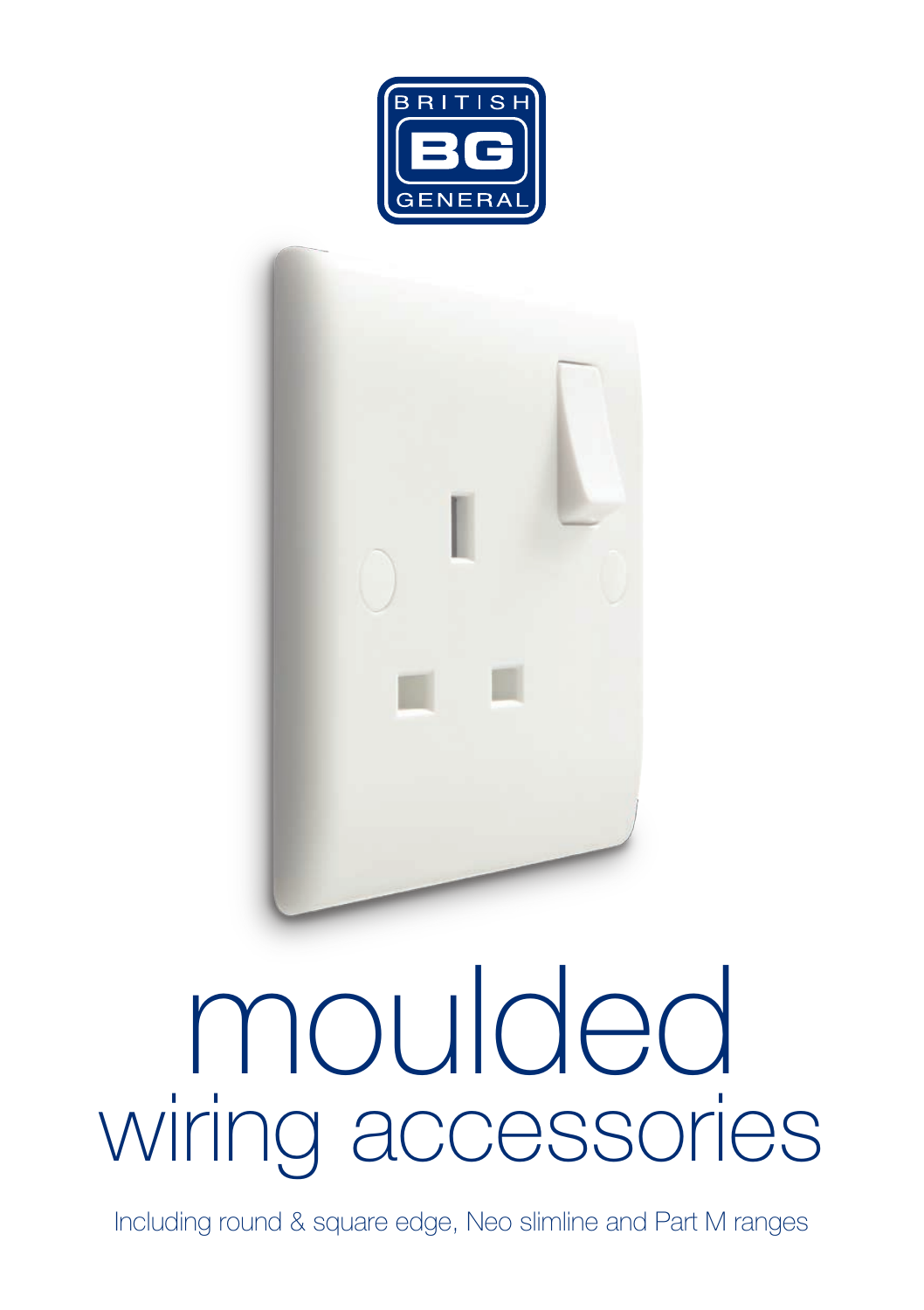### Features & Finishes







Angled in-line colour

Twin Earth

Flush power LED & inlaid

Features for round profile White Moulded

|  | <b>Switches</b>       | 3               |  |
|--|-----------------------|-----------------|--|
|  | <b>Sockets</b>        | 3               |  |
|  | 45 Amp Switches       | 8               |  |
|  | 20/32 Amp Switches    | 8               |  |
|  | <b>Shaver Sockets</b> | 9               |  |
|  | <b>Dimmers</b>        | 10              |  |
|  | Co-ax & Satellite     | 11              |  |
|  | Telephone & Data      | 12 <sup>°</sup> |  |
|  | <b>Blank Plates</b>   | 13              |  |
|  | Accessories           | 13              |  |
|  | <b>Neo Slimline</b>   | 15              |  |
|  | Part M                | 21              |  |
|  |                       |                 |  |



Round Edge Square Edge

Neo Slimline Part M

\*25/30 Year Guarantee on selected products. \*25 year guarantee not applicable on USB sockets See the BG website for full terms and conditions.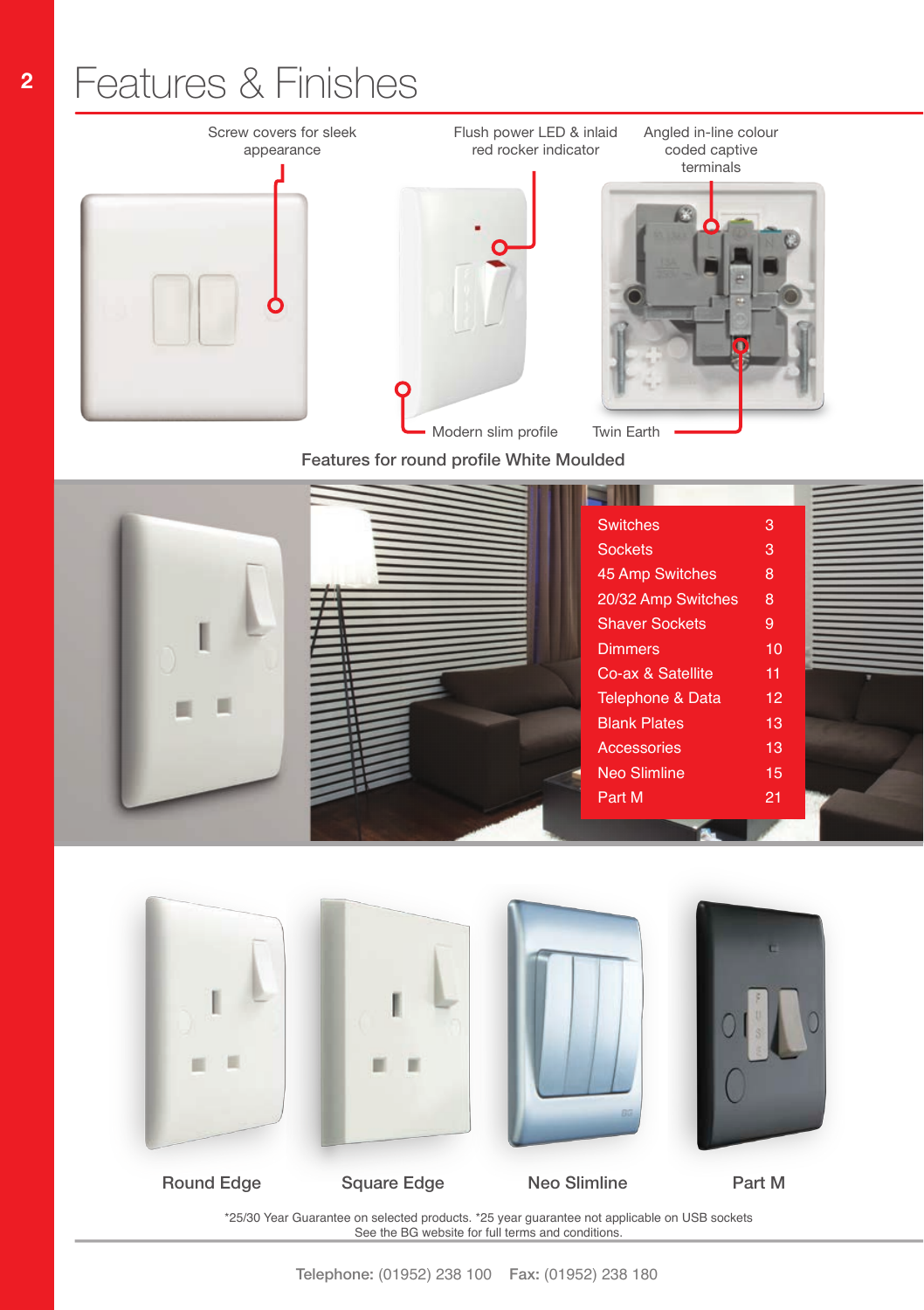### **<sup>14</sup>** Moulded White

### Euro Module - Range Extension

#### A flexible solution of power, data, telephone, television and audio combinations to suit the wide ranging needs of the customer.

- Select the desired combination of front plate and module(s)
- Simple installation, wire the module through the front plate aperture then push the module into place
- Modules of mains and extra low voltage rating must not be fitted to the same front plate aperture Ref. BS 7671:2008



Finish



#### Grid - Range Extension

A customisable selection of power grid modules that provide a seamless appearance with the associated wiring accessories.

- Firstly, screw the grid frame to the mounting box and wire the modules
- Then slot the module on to the frame and click into place
- Finally, fit the finished plate

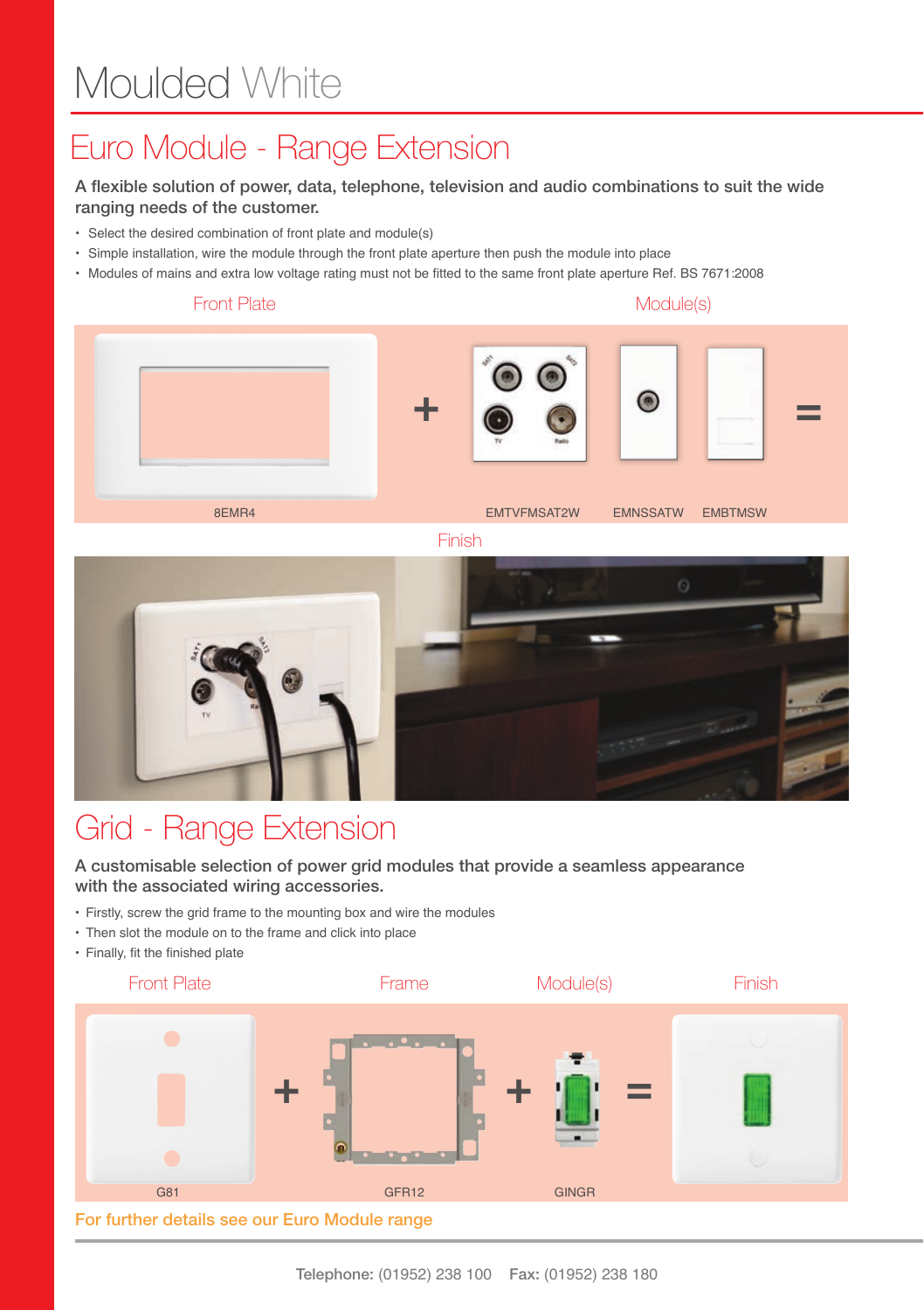# Features & Finishes Neo Slimline



The Neo Slimline range is available in five attractive finishes

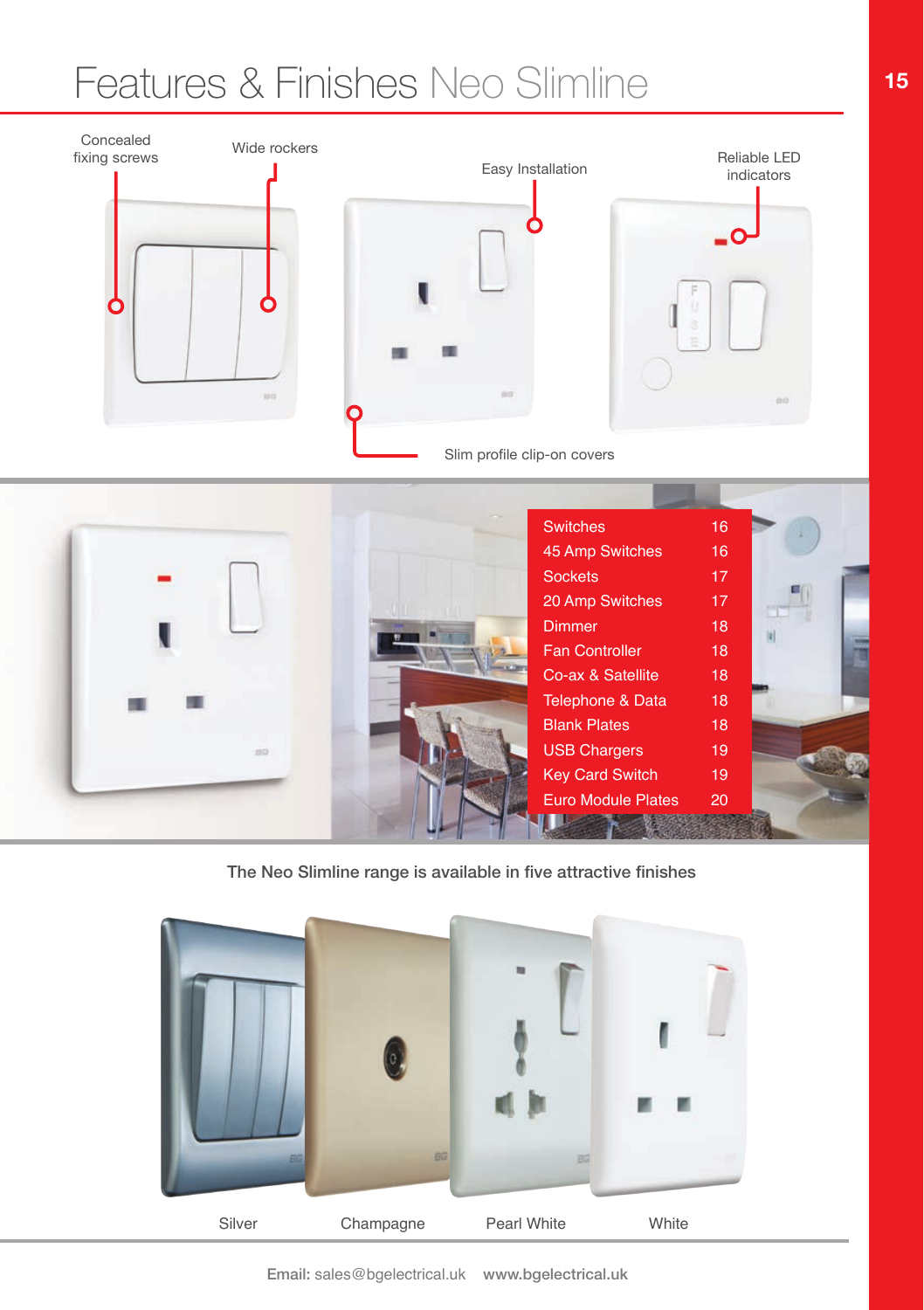# Moulded Part M



#### **Building Regulations 2000, Approved Document (Part M) – Access to and the use of buildings.**

Part M is split into 4 sections, part M1 – Access and use, includes the facilities within a building, and covers the design considerations of electrical accessories such as switches and sockets.

The BG Electrical Part M range offers a wide range of suitable solutions to enable compliance to the requirements of Part M1 (Sections 4.25 to 4.29).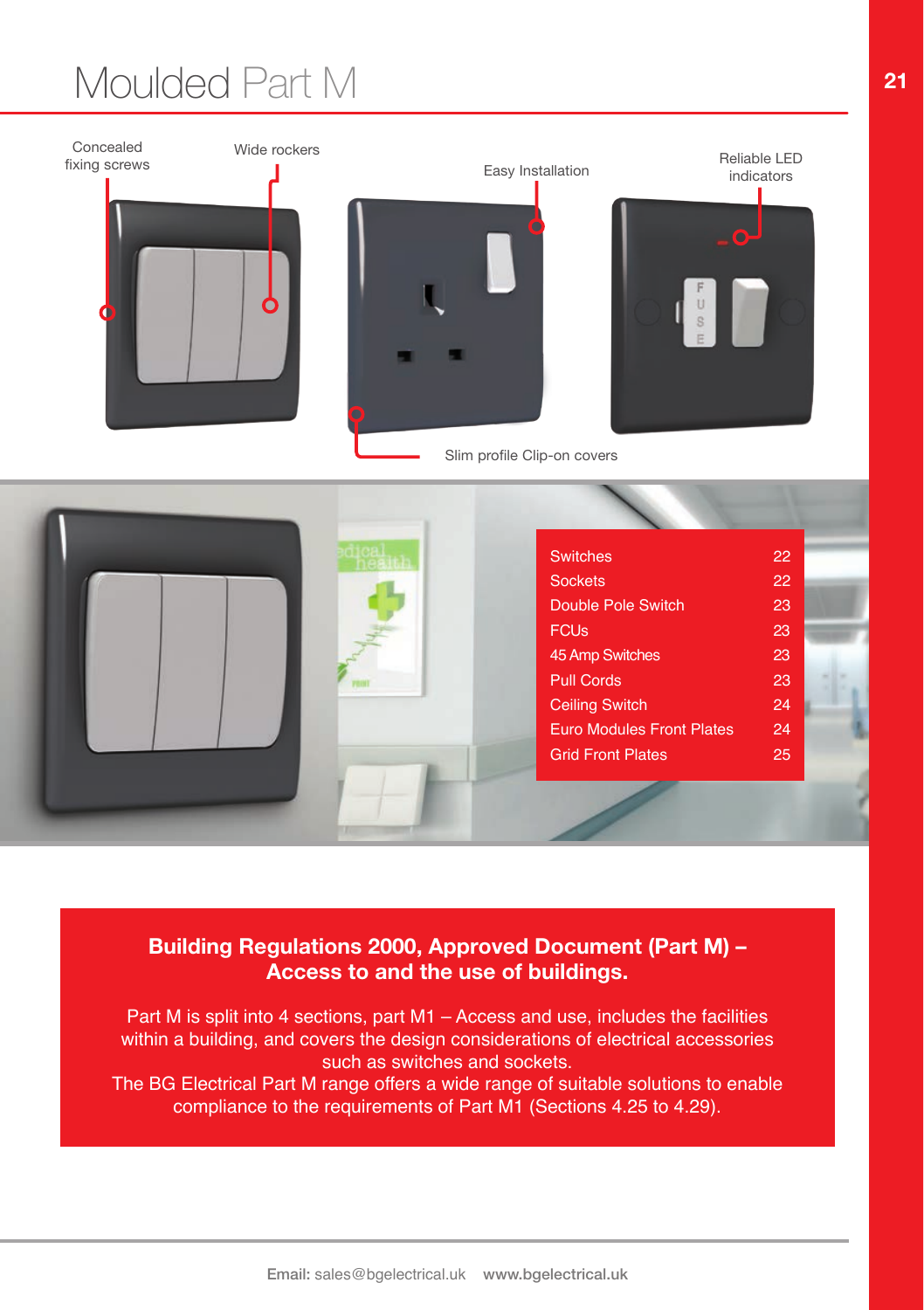### Grid - Range Extension

A customisable selection of power grid modules that provide a seamless appearance with the associated wiring accessories.

- Firstly, screw the grid frame to the mounting box and wire the modules
- Then slot the module on to the frame and click into place
- Finally, fit the finished plate



For full information see our Nexus Grid range